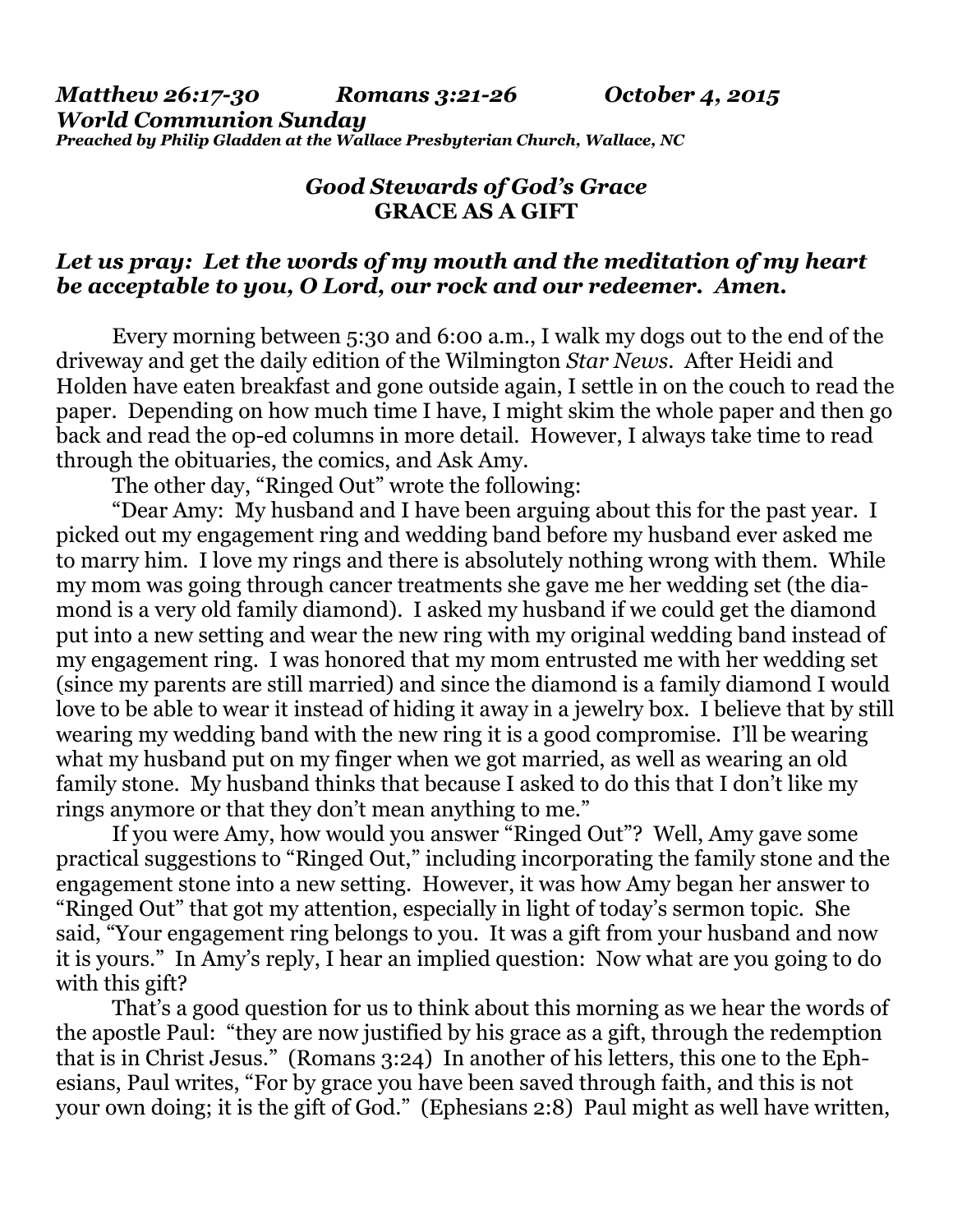"The grace of God belongs to you. It was a gift from God and now it is yours. Now what are you going to do with it?"

 "Amazing grace, how sweet the sound," we sang to open our worship this morning, "that saved a wretch like me! I once was lost, but now am found, was blind, but now I see." It has been said that . . .

- \* Justice is getting *wha*t you deserve.
- \* Mercy is *not* getting what you deserve.
- \* And grace is getting what you *don't* deserve.

 One of the joys of getting a nice gift is when it is a total surprise! We say something like, "Oh, you shouldn't have" or "I wasn't expecting this!" Of course, if you're totally honest, sometimes you might be disappointed if you don't get the gift you were expecting or hoping for. Sometimes you might even think you deserve whatever gift you're given.

 When it comes to God's grace as a gift, we'd be hard pressed to tell God, "Oh, you shouldn't have." Because if God hadn't, where would we be?

 When it comes to God's grace as a gift, we'd be less than truthful if say anything other than, "I wasn't expecting this!" Which of us can imagine doing what God has done in giving his only Son for us?

 When it comes to God's grace as a gift, we are less than honest or, at least, in complete denial if we say, "Well, I deserve God's grace as a gift."

 Listen to what Paul says just a couple of chapters later in his letter to the Roman Christians: "For while we were still weak, at the right time Christ died for the ungodly . . . But God proves his love for us in that while we still were sinners Christ died for us. . . For if while we were enemies, we were reconciled to God through the death of his Son, much more surely, having been reconciled, will we be saved by his life." (Romans 5:6, 8, 10)

What are we going to do with grace as a gift?

 The writer Kathleen Norris tells about seeing a young couple with an infant at an airport departure gate. She says, "The baby was staring intently at other people, and as soon as he recognized a human face, no matter whose it was, no matter if it was young or old, pretty or ugly, bored or happy or worried-looking he would respond with absolute delight. It was beautiful to see. Our drab departure gate had become the gate of heaven... I realized this is how God looks at us, staring into our faces in order to be delighted, to see the creature he has made and called good, along with the rest of creation."

 She continues, "God loves to look at us, and loves it when we will look back at him. Even when we try to run away from our troubles, God will find us, and bless us, even when we feel most alone, unsure if we'll survive the night. God will find a way to let us know that he is with us *in this place*, wherever we are, however far we think we've run. And maybe that's one reason we worship — to respond to grace. We praise God not to celebrate our own faith but to give thanks for the faith God has in us. To let our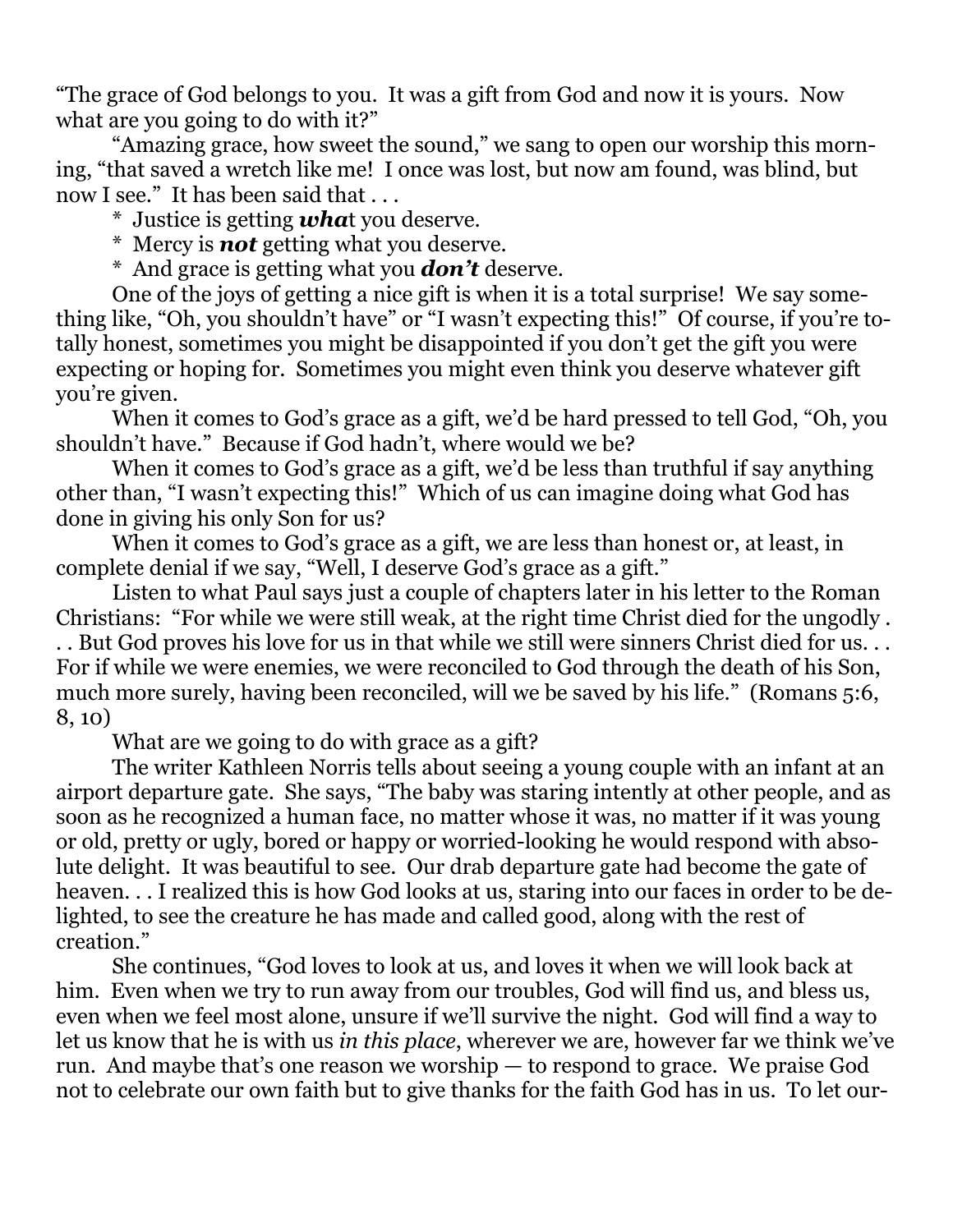selves look at God, and let God look back at us. And to laugh, and sing, and be delighted because God has called us his own."1

 "Amazing grace, how sweet the sound, that saved a wretch like me! I once was lost, but now am found, was blind, but how I see" — and God sees me!

 World Communion Sunday is a wonderful opportunity to think about God's grace as a gift. In a few minutes, when we come to the table, read again the invitation in the bulletin and listen to the words of invitation. The invitation hasn't been sent out to those who deserve to come to the table. The invitation didn't go out to those who have earned the right to come to the table. The invitation goes out to all who put their trust in Jesus Christ as Lord and Savior. The invitation says, "Christ invites us all to this Holy Feast. All are invited and all are welcome. Come, for the meal is ready!"

 As we gather around the Lord's table and take the bread and cup, "we remember Jesus, his promises, and the price he paid for who he was, what he said, and what he did." And what he did was this: He made things right again between us and God through his faith, his life, and his death for our sins. "Amazing grace, how sweet the sound!"

Now, what are we going to do with this grace as a gift?

 In his letter of April 25, 1784 to Benjamin Webb, Benjamin Franklin wrote, "I do not pretend to give such a deed; I only lend it to you. When you meet with another honest man in similar distress, you must pay me by lending this sum to him; enjoining him to discharge the debt by a like operation, when he shall be able, and shall meet with another opportunity. I hope it may thus go thro' many hands before it meets with a knave that will stop its progress. This is a trick of mine for doing a good deal of good with a little money."<sup>2</sup>

 We call Franklin's "trick for doing a good deal of good" paying it forward. He was talking about settling monetary debts by extending grace to others with similar needs, but the concept certainly applies to our Christian lives and what God calls us to do with the grace we have received as a gift in Jesus Christ. In one of Paul's great benedictions, from Romans 11, he praises God and says, "O the depth of the riches and wisdom and knowledge of God! How unsearchable are his judgments and how inscrutable his ways! 'For who has known the mind of the Lord? Or who has been his counselor?' 'Or who has given a gift to him, to receive a gift in return?' For from him and through him and to him are all things. To him be the glory forever." (Romans 11:33-35)

 Exactly! Which of us has given a gift to God, to receive a gift in return? No, God has given us grace as a gift in Jesus Christ. God has given us an abundance of gifts as a church. And God calls us to pay it forward in how we use what we have from God.

 At the risk of jumping the gun a little bit, let me share with you how Paul encouraged the Gentile believers to "pay it forward." Three weeks from today, I'll be preaching from 2 Corinthians 8 & 9 in which Paul writes about taking up an offering. One of Paul's driving motivations was to collect an offering from the Gentile churches in Asia Minor for the suffering Jewish Christians in Jerusalem. He had two goals, one practical, one theological. Practically, the believers in Jerusalem needed help. So Paul was